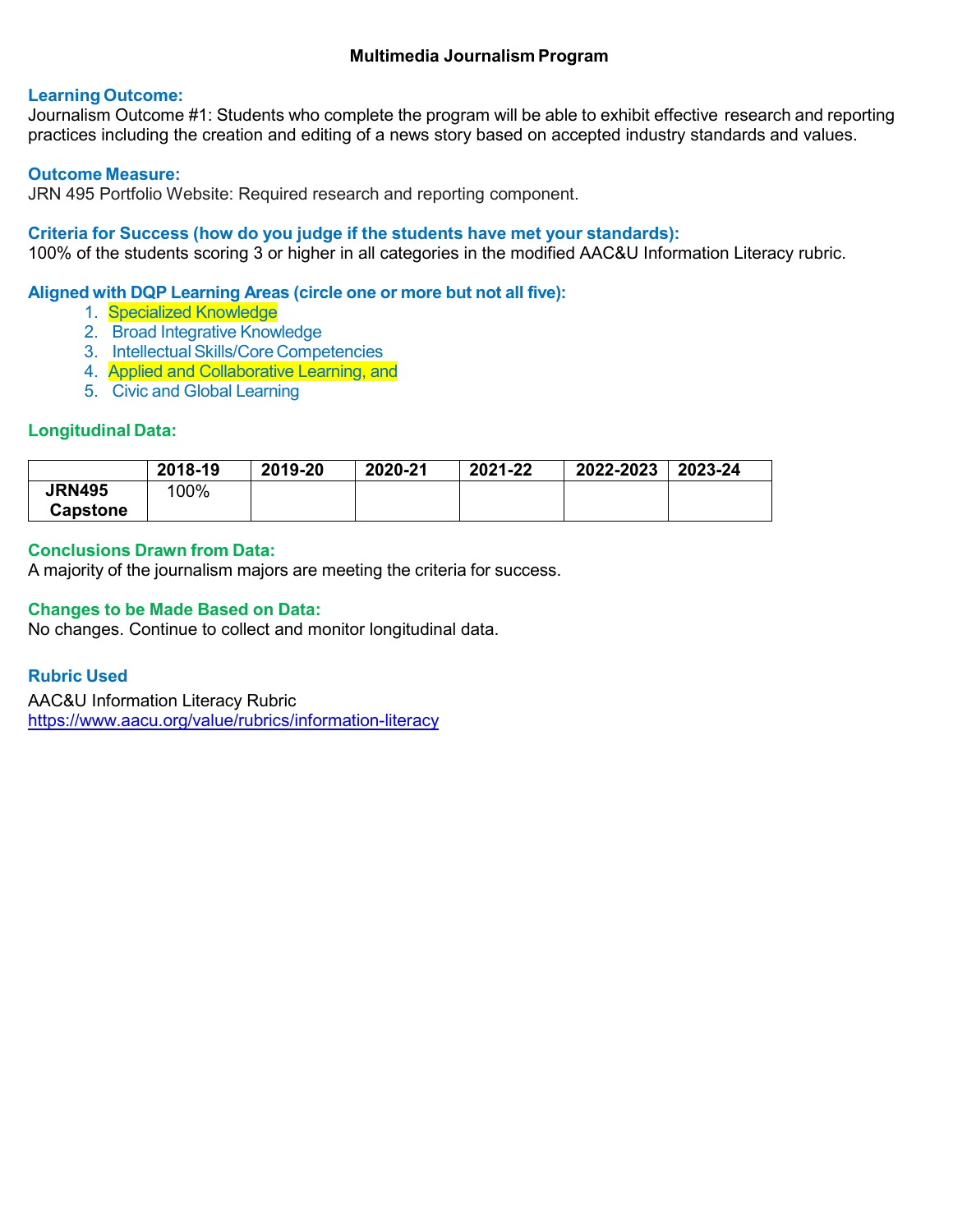### **Learning Outcome:**

Journalism Outcome #2: Students who complete the program will be able to identify and apply appropriate ethical and legal standards in service to their communities and cultures.

#### **Outcome Measure:**

JRN470 Internship: An assignment demonstrating that they can apply legal and ethical standards.

# **Criteria for Success (how do you judge if the students have met your standards):**

100% students rated at Satisfactory or above by the Internship supervisor.

# **Aligned with DQP Learning Areas (circle one or more but not all five):**

- 1. Specialized Knowledge
- 2. Broad Integrative Knowledge
- 3. Intellectual Skills/Core Competencies
- 4. Applied and Collaborative Learning, and
- 5. Civic and Global Learning

### **Longitudinal Data:**

|                | 2018-19 | 2019-20 | 2020-21 | 2021-22 | 2022-23 |
|----------------|---------|---------|---------|---------|---------|
| <b>JRN 470</b> | 100%    |         |         |         |         |

# **Conclusions Drawn from Data:**

No conclusions can be drawn.

# **Changes to be Made Based on Data:**

Program faculty need to develop a revised Internship Supervisor's Report which clearly asks the supervisor to rate the student's performance with PLO #2 in mind. In addition, program faculty need to devise a plan for collecting the reports of the supervisors to insure access to the data when needed.

# **Rubric Used**

Internship Supervisor's Evaluation Report

#### **EVALUATION OF POINT LOMA NAZARENE UNIVERSITY INTERN (To be completed by the site supervisor at the end of the internship.)\*\*\***

To Evaluator: The intern you supervised this semester is receiving a grade for their involvement with your business or agency. Your careful evaluation will be used by the faculty supervisor who is responsible for assigning the intern a grade.

|                   | PLEASE RETURN THIS FORM TO:                           |
|-------------------|-------------------------------------------------------|
|                   | Point Loma Nazarene University (PLNU)                 |
|                   | Department of Journalism                              |
|                   | 3900 Lomaland Drive                                   |
|                   | San Diego, CA 92106-2899                              |
|                   | Dean Nelson: 619.849.2592 deannelson@pointloma.edu    |
|                   | or Rick Hill: 619.849.2670- richardhill@pointloma.edu |
|                   | Fax: 619-849-2566                                     |
| Name of Intern    | Today's Date                                          |
| Name of Evaluator | Position                                              |
| Company/Agency    | Phone                                                 |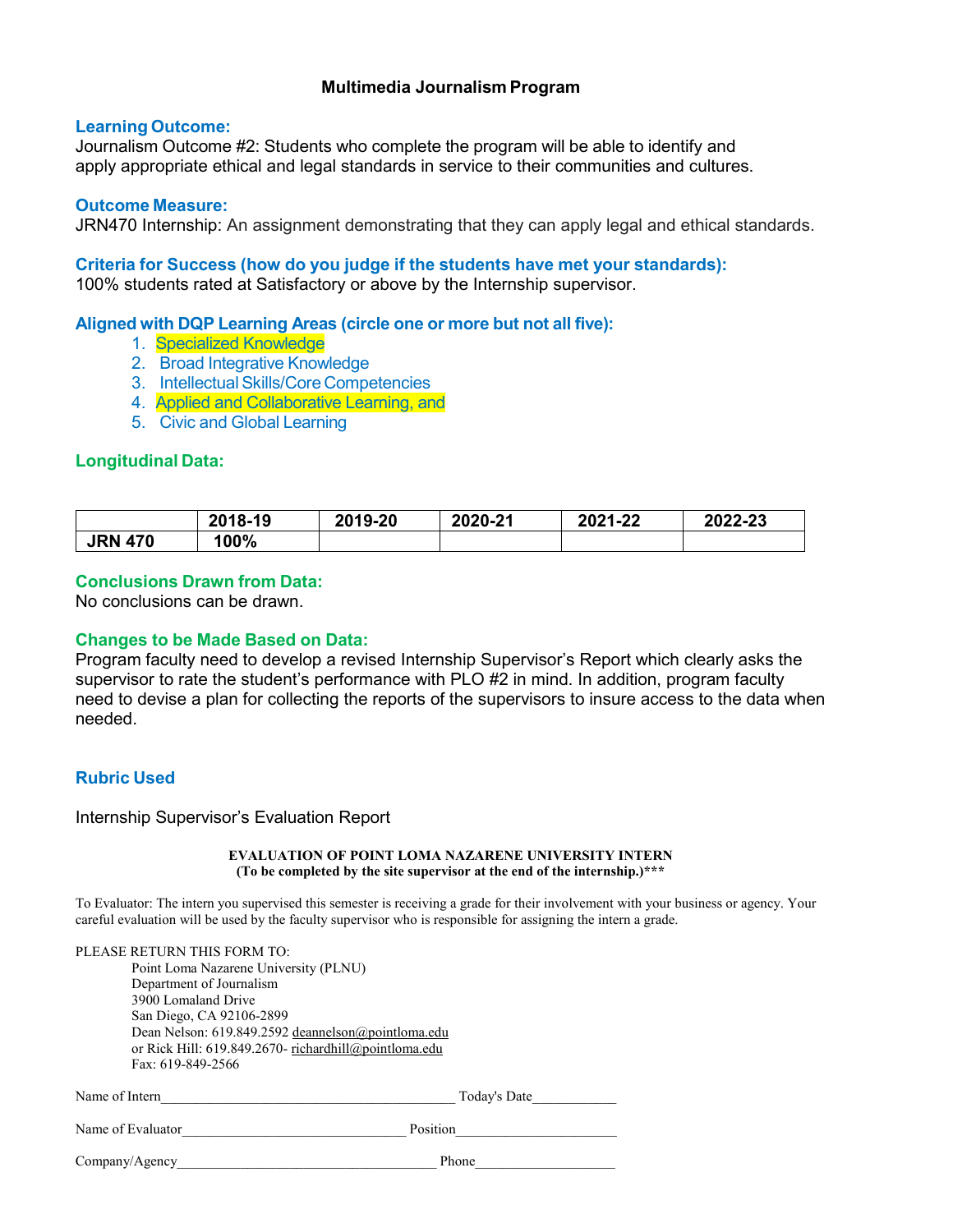### I. PERFORMANCE EVALUATION

List tasks performed by intern, and evaluate appropriately: 5=Excellent; 4=Good; 3=Satisfactory; 2=Developing; 1= Poor: N/A

| Ι. | Score: |
|----|--------|
| 2. | Score: |
| 3. | Score: |
| 4. | Score: |
| 5. | Score: |
| 6. | Score: |

#### II. WORKER'S TRAITS

| General Appearance:                         |
|---------------------------------------------|
| Communication Skills:                       |
| Initiative and Resourcefulness:             |
| Emotional Maturity, Poise, Self-Confidence: |
| Writing Ability:                            |
| Dependability:                              |
| Ability to work with people:                |
| Recommended Grade:                          |

ADDITIONAL COMMENTS (Strengths, weaknesses, additional suggestions)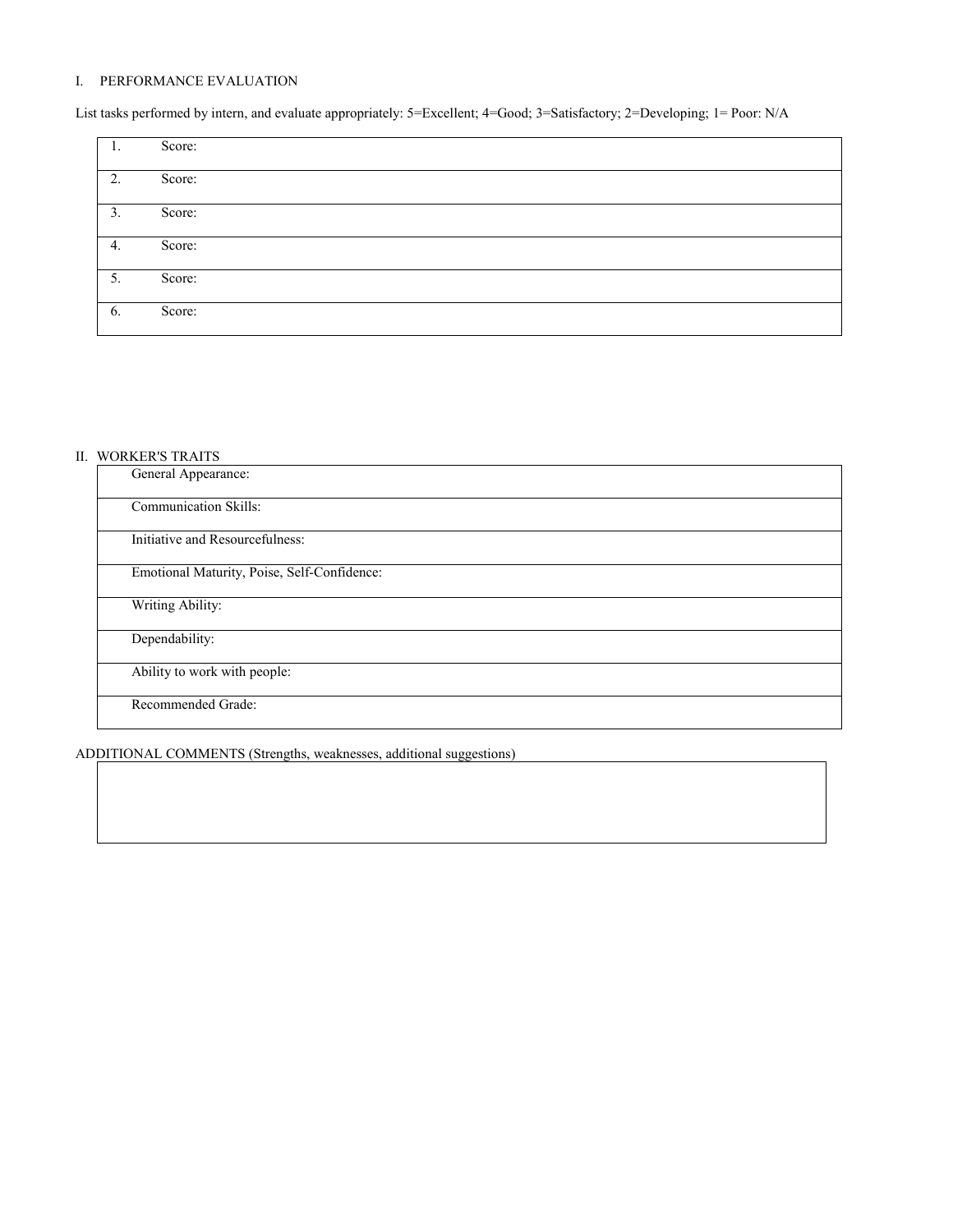# **Learning Outcome:**

Journalism Outcome #3: Students who complete the program will be able to employ oral communication skills appropriate to various news performance situations.

#### **Outcome Measure:**

During the interim period as we move from the two distinct majors (Journalism and Broadcast Journalism) to the Multimedia Journalism program, we will be assessing two different assignments. For Journalism majors, we will assess the websites created by students in JRN430 Multimedia Journalism and included in the JRN495 portfolio. For Broadcast Journalism majors, we will assess the documentary videos created for JRN414 Long-Form Broadcast News.

### **Criteria for Success (how do you judge if the students have met your standards):**

Criteria for Success: 100% of the students scoring at least 12 of 20 on the AAC&U Oral Communication Value Rubric total score and 80% of the students scoring 15 of 20.

### **Aligned with DQP Learning Areas (circle one or more but not all five):**

- 1. Specialized Knowledge
- 2. Broad Integrative Knowledge
- 3. Intellectual Skills/Core Competencies
- 4. Applied and Collaborative Learning, and
- 5. Civic and Global Learning

### **Longitudinal Data:**

Because of the transition to the new program, we do not have longitudinal data. 2018 Graduates:

| Year | <b>Students</b><br><b>Assessed</b> | # scoring<br>at least 12 | $\%$ | # scoring<br>at least 15 | $\%$ |
|------|------------------------------------|--------------------------|------|--------------------------|------|
| 2019 |                                    |                          | 100% |                          | 100% |
| 2018 |                                    |                          | 100% |                          | 71%  |

#### **Conclusions Drawn from Data:**

The students met the success criteria.

#### **Changes to be Made Based on Data:**

No changes were made based on the data. We will continue to monitor the evidence and adjust the curriculum as we collect and analyze longitudinal data.

# Rubric Used

AAC&U Oral Communication Rubric <https://www.aacu.org/value/rubrics/oral-communication>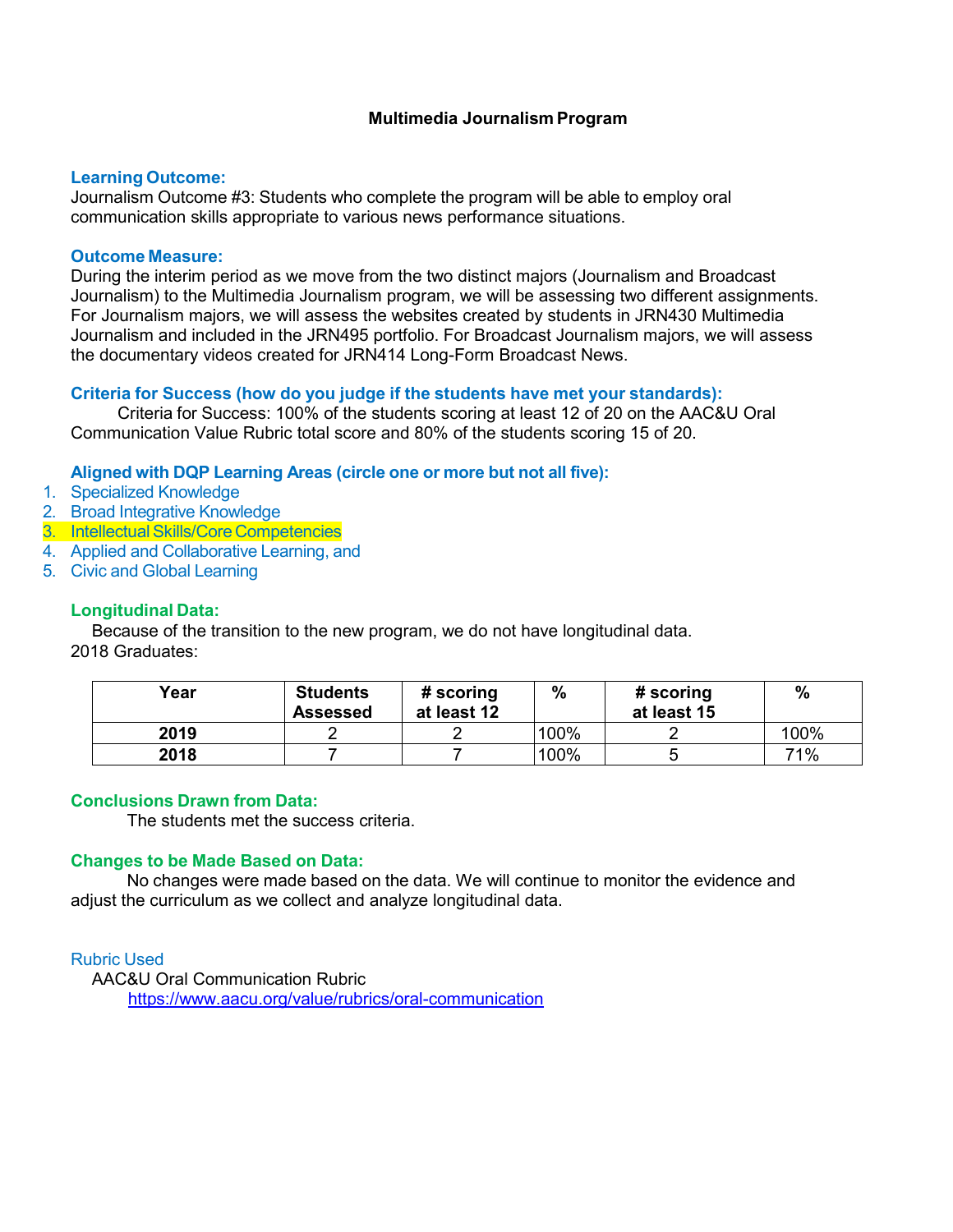# **Learning Outcome:**

Journalism Outcome #4: Students who complete the program will be able to create stories using multiple platforms.

# **Outcome Measure:**

Multiplatform assignment from JRN430 revised and included in JRN495 Portfolio

**Criteria for Success (how do you judge if the students have met your standards):** 75% of the students will score a 3 or higher.

### **Aligned with DQP Learning Areas (circle one or more but not all five):**

- 1. Specialized Knowledge
- 2. Broad Integrative Knowledge
- 3. Intellectual Skills/Core Competencies
- 4. Applied and Collaborative Learning
- 5. Civic and Global Learning

# **Longitudinal Data:**

|                 | 2018-19 | 2019-20 | 2020-21 | 2021-22 | 2022-2023 | 2023-24 |
|-----------------|---------|---------|---------|---------|-----------|---------|
| <b>JRN495</b>   | 100%    |         |         |         |           |         |
| <b>Capstone</b> |         |         |         |         |           |         |

# **Conclusions Drawn from Data:**

No conclusions can be drawn.

# **Changes to be Made Based on Data:**

No changes were made based on the data. We will continue to monitor the evidence and adjust the curriculum as we collect and analyze longitudinal data.

# Rubric Used

# **Multimedia Website Rubric**

| Category      | <b>Excellent</b>            | Proficient | <b>Developing</b> | <b>Initial</b> | <b>Comments</b> |
|---------------|-----------------------------|------------|-------------------|----------------|-----------------|
| Website       | Website created with        |            |                   |                |                 |
|               | robust CMS and design       |            |                   |                |                 |
|               | principles. Effective       |            |                   |                |                 |
|               | name/tagline displayed.     |            |                   |                |                 |
|               | Clear navigation bar for    |            |                   |                |                 |
|               | media. About Me section     |            |                   |                |                 |
|               | with headshot. Works well   |            |                   |                |                 |
|               | on mobile. Social media     |            |                   |                |                 |
|               | access displayed.           |            |                   |                |                 |
| Text          | Story written in AP Style.  |            |                   |                |                 |
|               | Balanced with proper        |            |                   |                |                 |
|               | sourcing and research       |            |                   |                |                 |
|               | displayed.                  |            |                   |                |                 |
| Audio         | Sound is crisp and clear,   |            |                   |                |                 |
|               | with levels adjusted        |            |                   |                |                 |
|               | correctly. Story is concise |            |                   |                |                 |
|               | and written for the ear.    |            |                   |                |                 |
|               | Use of natural sound.       |            |                   |                |                 |
|               | Transitions are smooth.     |            |                   |                |                 |
| Video Editing | Proper framing,             |            |                   |                |                 |